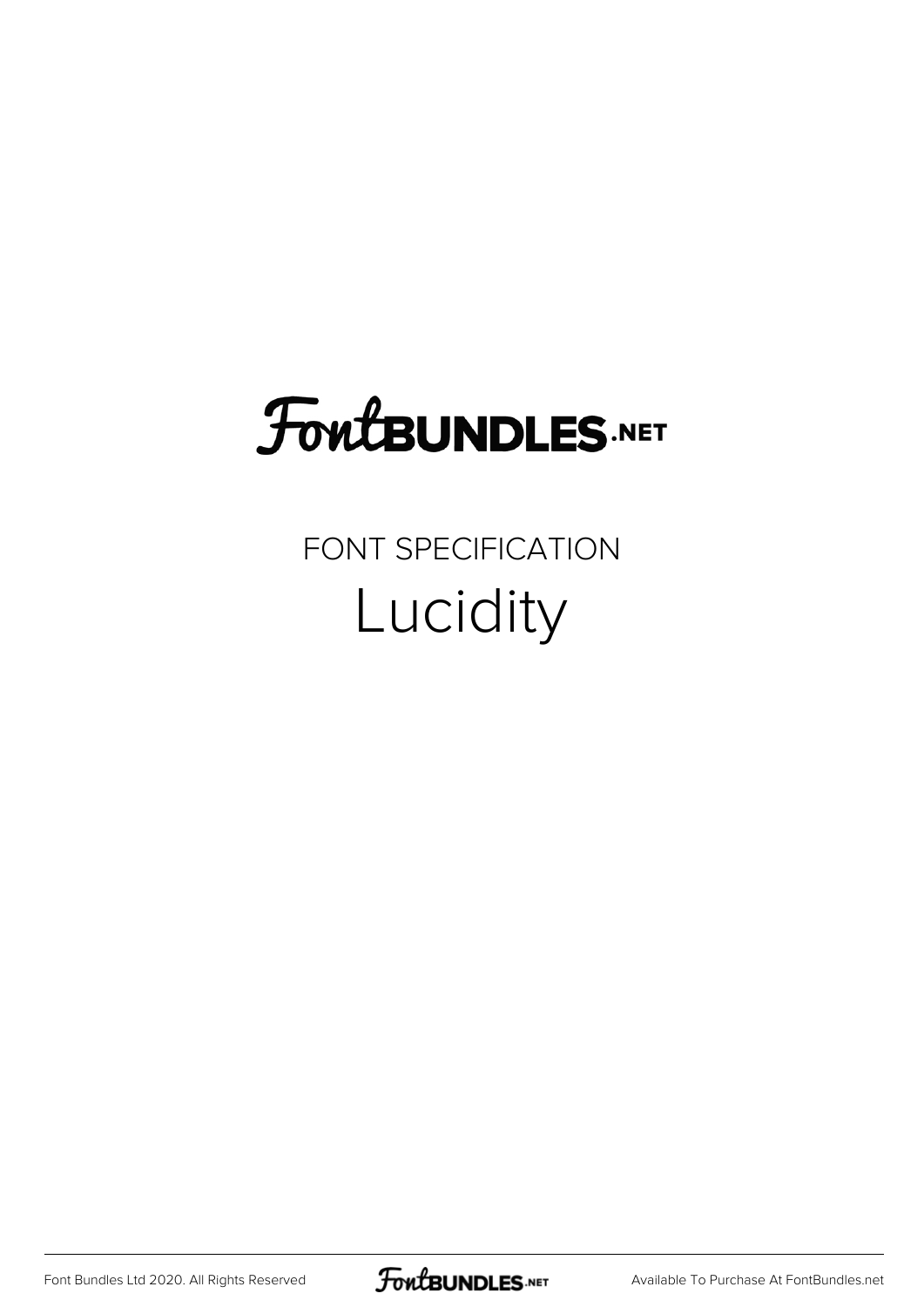#### Lucidity Psych - Regular

**Uppercase Characters** 

## **ABCDEFGFIJKLMNOPQRSTUVWX y2**

Lowercase Characters

#### abcdefghijklmnopqrstuvwxyz

**Numbers** 

### 0123456789

Punctuation and Symbols

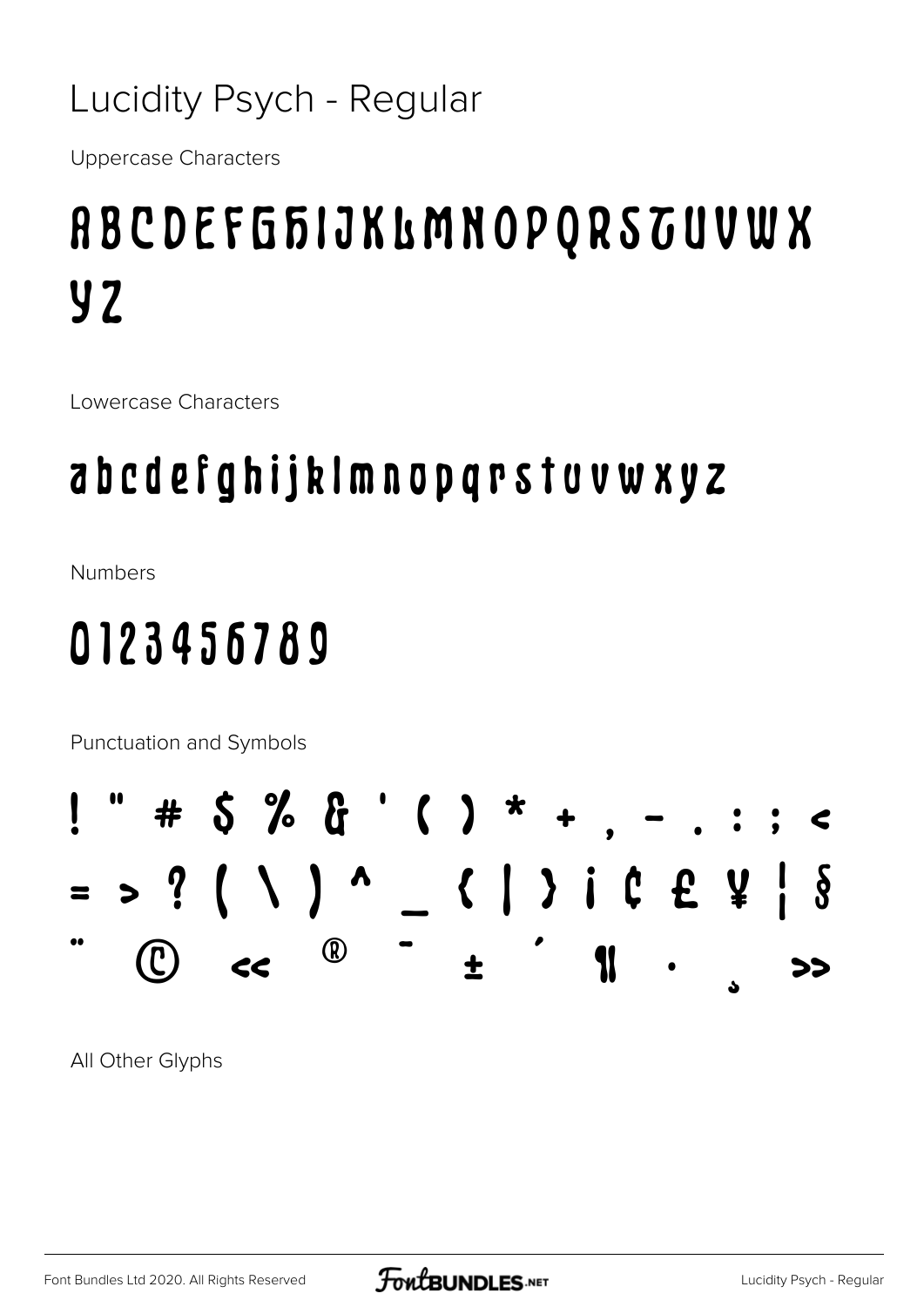|  |  |  | $\dot{A}$ $\dot{A}$ $\dot{B}$ $\ddot{B}$ $\ddot{B}$ $\dot{B}$ $\ddot{C}$ $\dot{C}$                                                                                                                |  |
|--|--|--|---------------------------------------------------------------------------------------------------------------------------------------------------------------------------------------------------|--|
|  |  |  | É Ê Ë İ Í Î Ï Đ Ñ                                                                                                                                                                                 |  |
|  |  |  | $\begin{matrix} \dot{0} & \dot{0} & \dot{0} & \ddot{0} & \ddot{0} & \ast & \mathbf{0} & \dot{0} & \dot{0} \end{matrix}$                                                                           |  |
|  |  |  | Û Ü Ý Þ ß à á â ã                                                                                                                                                                                 |  |
|  |  |  | äåæçèéê ë i                                                                                                                                                                                       |  |
|  |  |  | $\hat{\mathbf{i}}$ $\hat{\mathbf{i}}$ $\hat{\mathbf{i}}$ $\hat{\mathbf{n}}$ $\hat{\mathbf{o}}$ $\hat{\mathbf{o}}$ $\hat{\mathbf{o}}$ $\hat{\mathbf{o}}$ $\hat{\mathbf{o}}$                        |  |
|  |  |  | $\div$ $\boldsymbol{B}$ $\boldsymbol{0}$ $\boldsymbol{0}$ $\boldsymbol{0}$ $\boldsymbol{0}$ $\boldsymbol{0}$ $\boldsymbol{0}$ $\boldsymbol{0}$ $\boldsymbol{0}$ $\boldsymbol{0}$ $\boldsymbol{0}$ |  |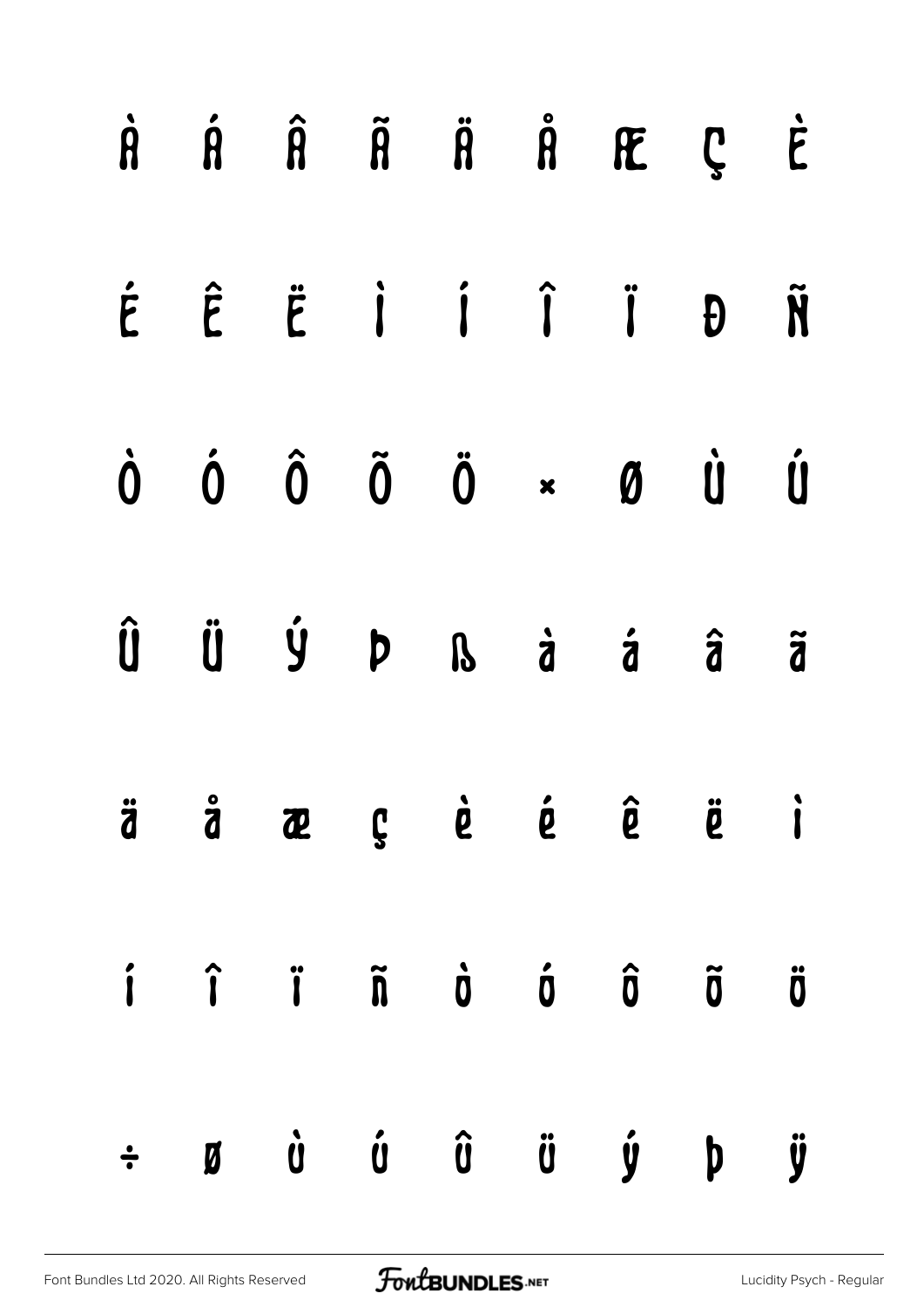|  |  | $\begin{array}{ccccccccccccccccc} \tilde{A} & \tilde{B} & \tilde{C} & \tilde{C} & \tilde{A} & \tilde{B} & \tilde{B} & \tilde{B} & \tilde{B} & \tilde{B} & \tilde{B} & \tilde{B} & \tilde{B} & \tilde{B} & \tilde{B} & \tilde{B} & \tilde{B} & \tilde{B} & \tilde{B} & \tilde{B} & \tilde{B} & \tilde{B} & \tilde{B} & \tilde{B} & \tilde{B} & \tilde{B} & \tilde{B} & \tilde{B} & \tilde{B} & \tilde{B}$ |  |  |
|--|--|----------------------------------------------------------------------------------------------------------------------------------------------------------------------------------------------------------------------------------------------------------------------------------------------------------------------------------------------------------------------------------------------------------|--|--|
|  |  | $\check{C}$ $\check{D}$ $\check{d}$ $\theta$ $\check{d}$ $\check{E}$ $\check{e}$ $\check{e}$                                                                                                                                                                                                                                                                                                             |  |  |
|  |  | $E \quad e \quad \check{E} \quad \check{e} \quad \check{g} \quad \bar{1} \quad \bar{1} \quad \underline{i}$                                                                                                                                                                                                                                                                                              |  |  |
|  |  |                                                                                                                                                                                                                                                                                                                                                                                                          |  |  |
|  |  | $\begin{array}{ccccccccccccc} \hat{N} & \hat{n} & \hat{N} & \hat{N} & \hat{N} & \hat{0} & \hat{0} & \hat{0} & \hat{0} & \hat{0} & \hat{0} & \hat{0} & \hat{0} & \hat{0} & \hat{0} & \hat{0} & \hat{0} & \hat{0} & \hat{0} & \hat{0} & \hat{0} & \hat{0} & \hat{0} & \hat{0} & \hat{0} & \hat{0} & \hat{0} & \hat{0} & \hat{0} & \hat{0} & \hat{0} & \hat{0} & \hat{0} & \hat{0} & \hat{0} & \$           |  |  |
|  |  | Œ œ Ŕ ŕ Ŗ Ř ř Ś ś                                                                                                                                                                                                                                                                                                                                                                                        |  |  |
|  |  | $\zeta$ $\zeta$ $\zeta$ $\zeta$ $\zeta$ $\zeta$ $\zeta$ $\zeta$                                                                                                                                                                                                                                                                                                                                          |  |  |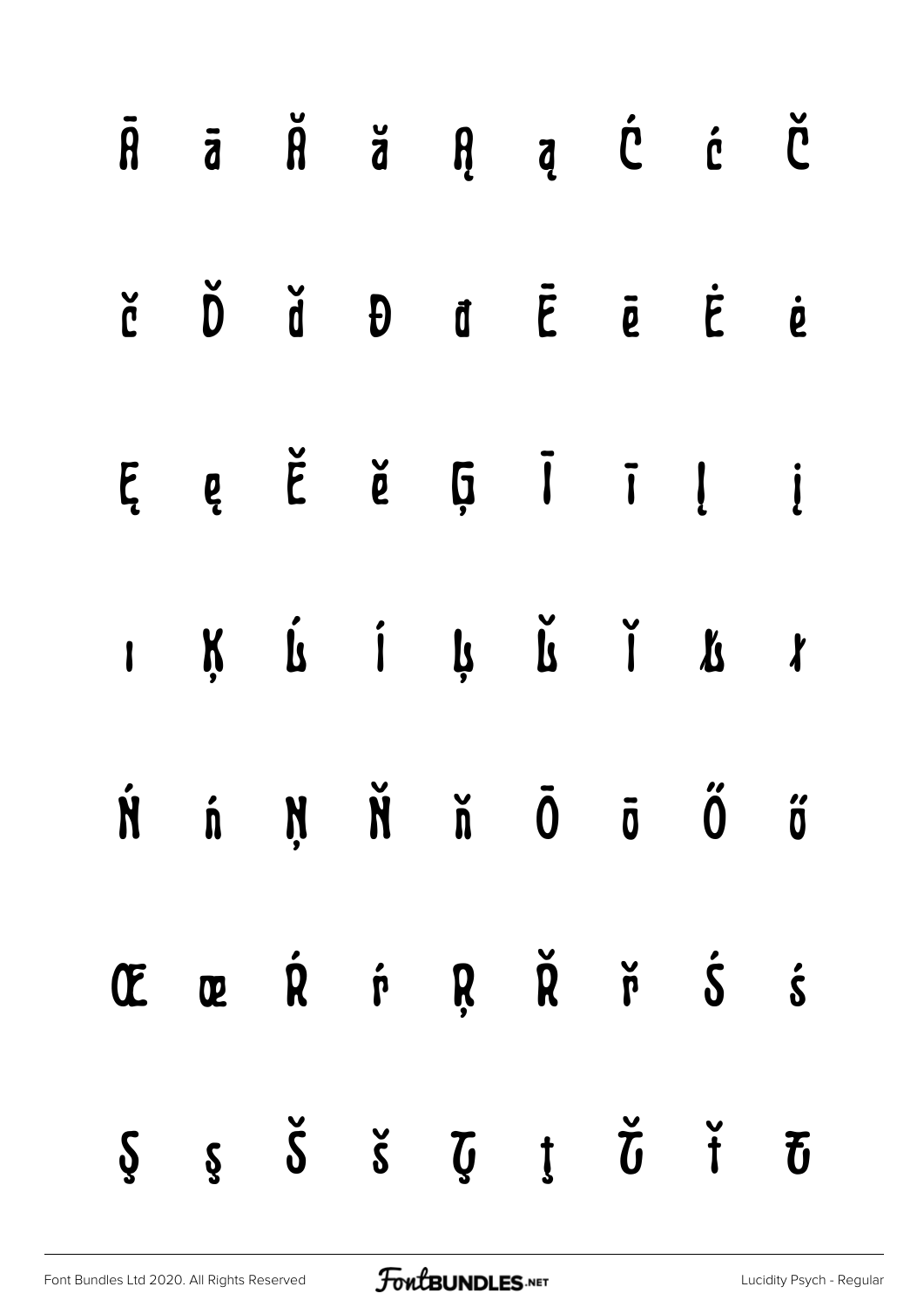|  |  |  | $\hat{\textbf{W}}\hspace{0.2cm} \hat{\textbf{w}}\hspace{0.2cm} \hat{\textbf{y}}\hspace{0.2cm} \hat{\textbf{y}}\hspace{0.2cm} \hat{\textbf{z}}\hspace{0.2cm} \hat{\textbf{z}}\hspace{0.2cm} \hat{\textbf{z}}\hspace{0.2cm} \hat{\textbf{z}}$                                                                                                                                                                                                                                                  |  |
|--|--|--|----------------------------------------------------------------------------------------------------------------------------------------------------------------------------------------------------------------------------------------------------------------------------------------------------------------------------------------------------------------------------------------------------------------------------------------------------------------------------------------------|--|
|  |  |  | $\frac{1}{2}$ $\frac{1}{2}$ $\sim$ $\sim$ $\sim$ $\sim$                                                                                                                                                                                                                                                                                                                                                                                                                                      |  |
|  |  |  |                                                                                                                                                                                                                                                                                                                                                                                                                                                                                              |  |
|  |  |  |                                                                                                                                                                                                                                                                                                                                                                                                                                                                                              |  |
|  |  |  | $\begin{array}{ccccccccccccccccc} \hat{\mathbf{W}} & \hat{\mathbf{w}} & \hat{\mathbf{w}} & \hat{\mathbf{w}} & \hat{\mathbf{w}} & \hat{\mathbf{w}} & \hat{\mathbf{w}} & \hat{\mathbf{w}} & \hat{\mathbf{w}} & \hat{\mathbf{w}} & \hat{\mathbf{w}} & \hat{\mathbf{w}} & \hat{\mathbf{w}} & \hat{\mathbf{w}} & \hat{\mathbf{w}} & \hat{\mathbf{w}} & \hat{\mathbf{w}} & \hat{\mathbf{w}} & \hat{\mathbf{w}} & \hat{\mathbf{w}} & \hat{\mathbf{w}} & \hat{\mathbf{w}} & \hat{\mathbf{w}} & \hat$ |  |
|  |  |  | $,$ $\uparrow$ $\uparrow$ / $\in$                                                                                                                                                                                                                                                                                                                                                                                                                                                            |  |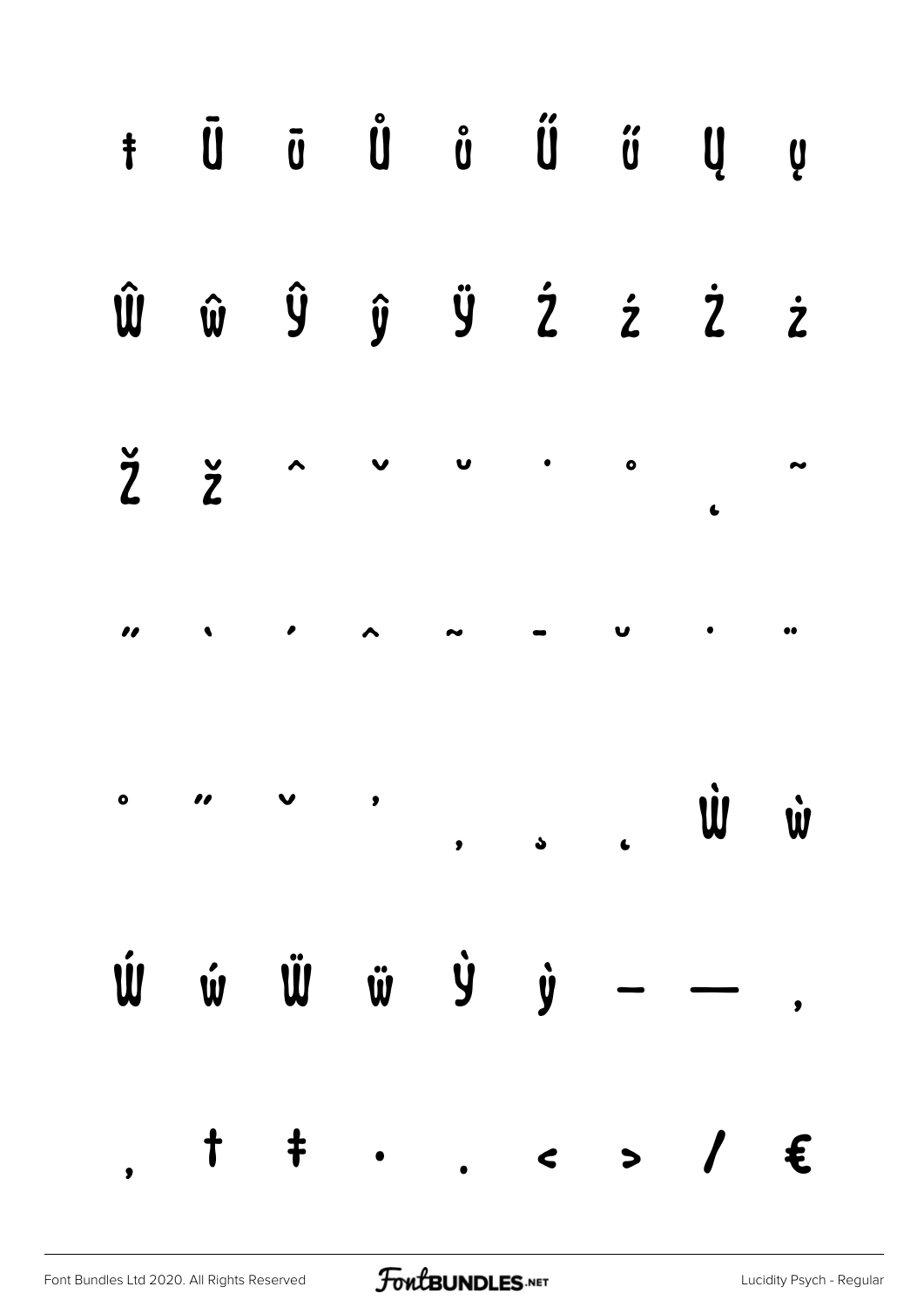## ™ − ≠ ≤ ≥ st ti tt 圖

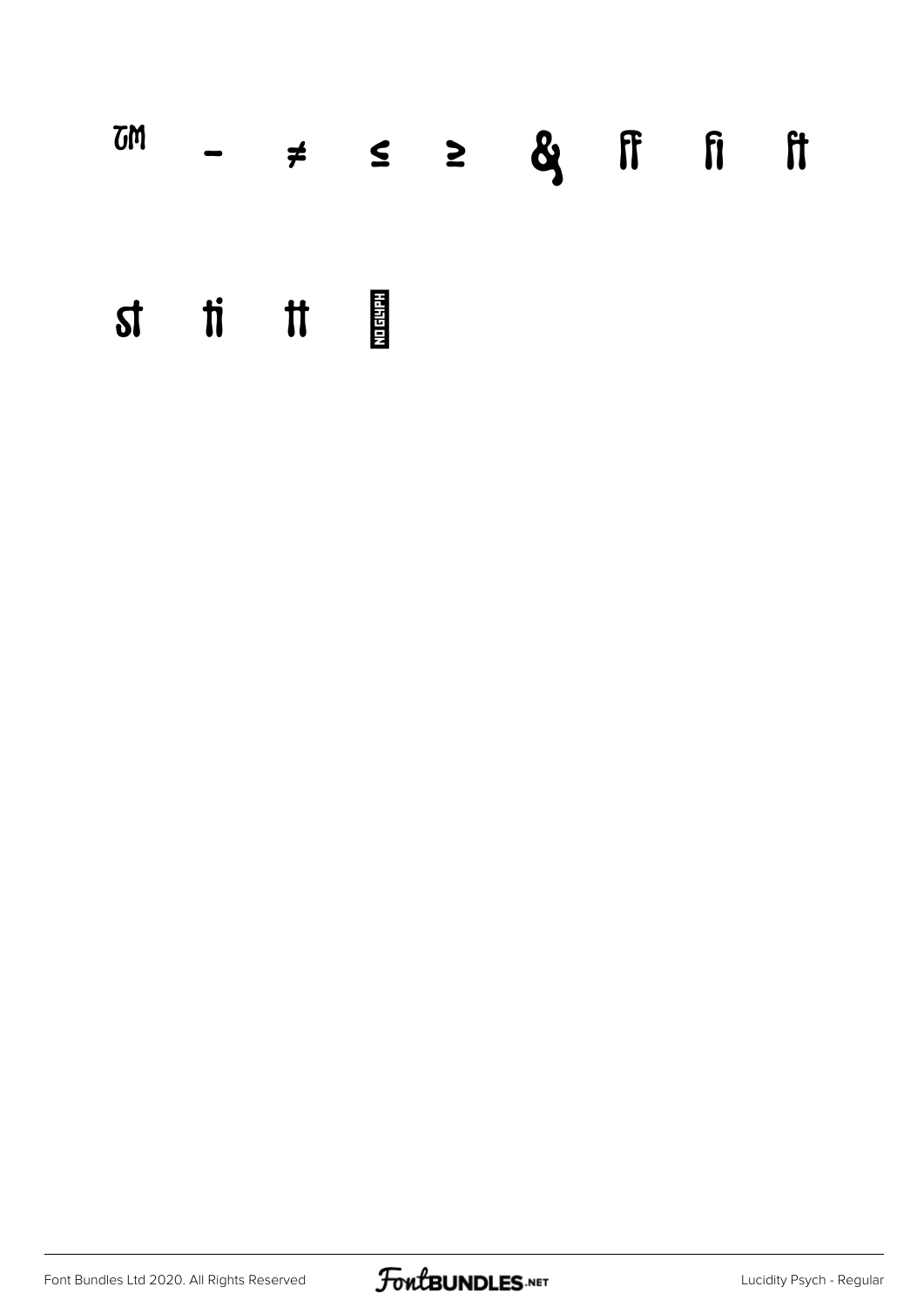#### Lucidity Expand - Regular

Uppercase Characters

## ABCDEFGHI JKLMNOPQ RSTUVWXY Z

Lowercase Characters

## ABCDEFGHI jklmnopq rstuvwxy z

Numbers

## 0123456789

Punctuation and Symbols

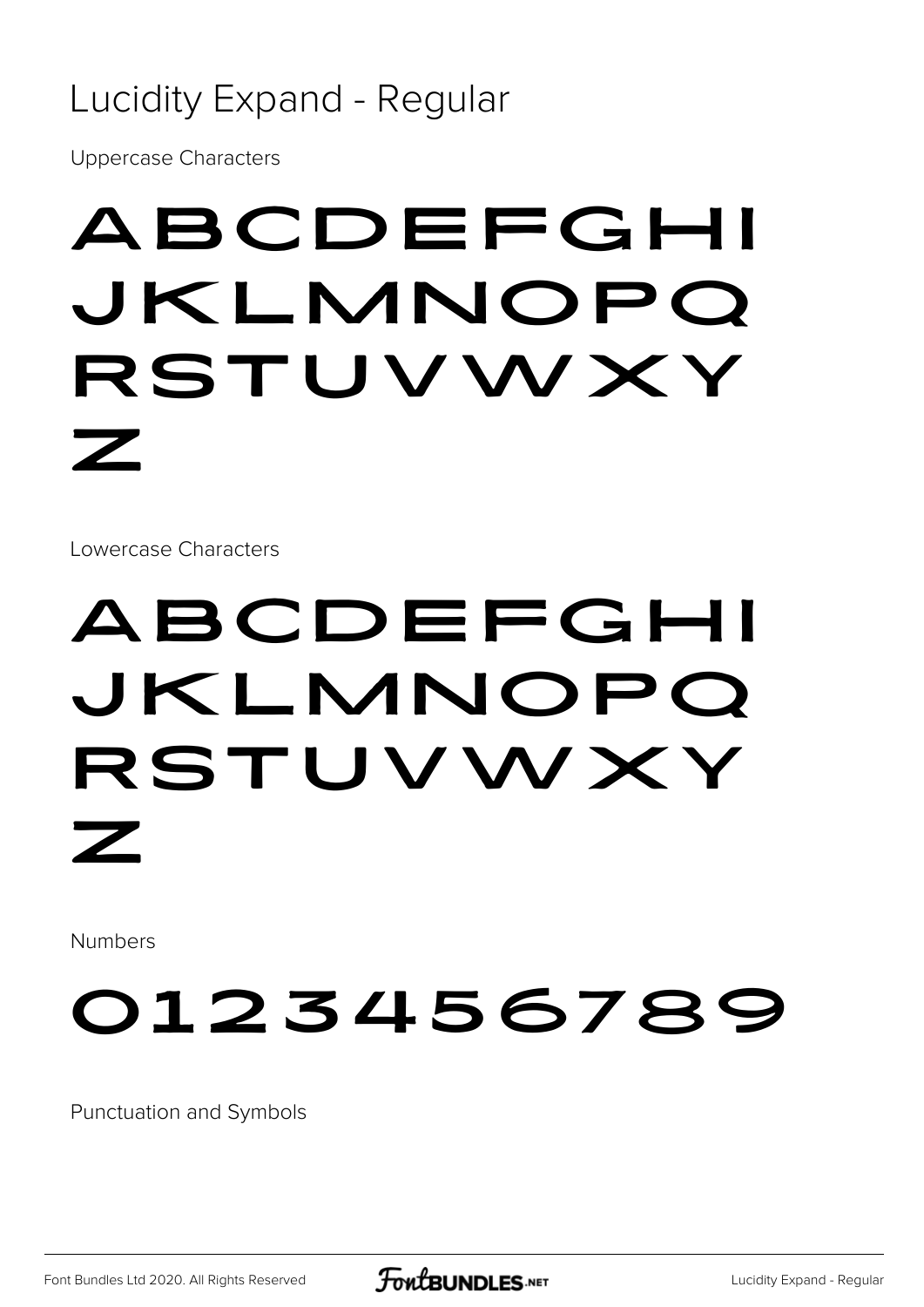

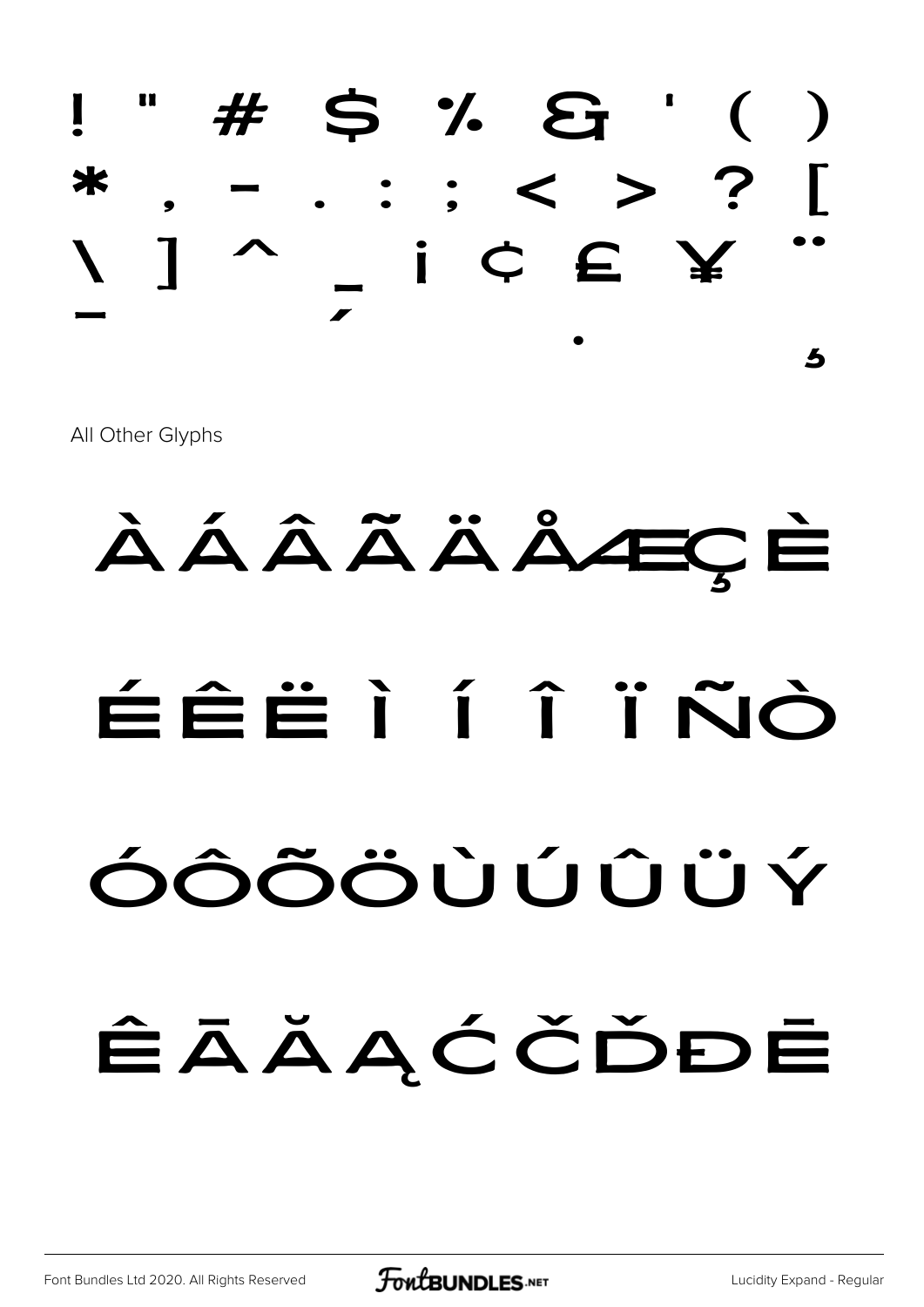# ĖĘĚĢĪĮĶĹĻ ĽLŃŅŇŌŐDEŔ RŘŚŞŠŢŤŦŪ ŮŰŲŴŶŸŹŻŽ  $\bullet$ VAXÁXÄV

**FoutBUNDLES**.NET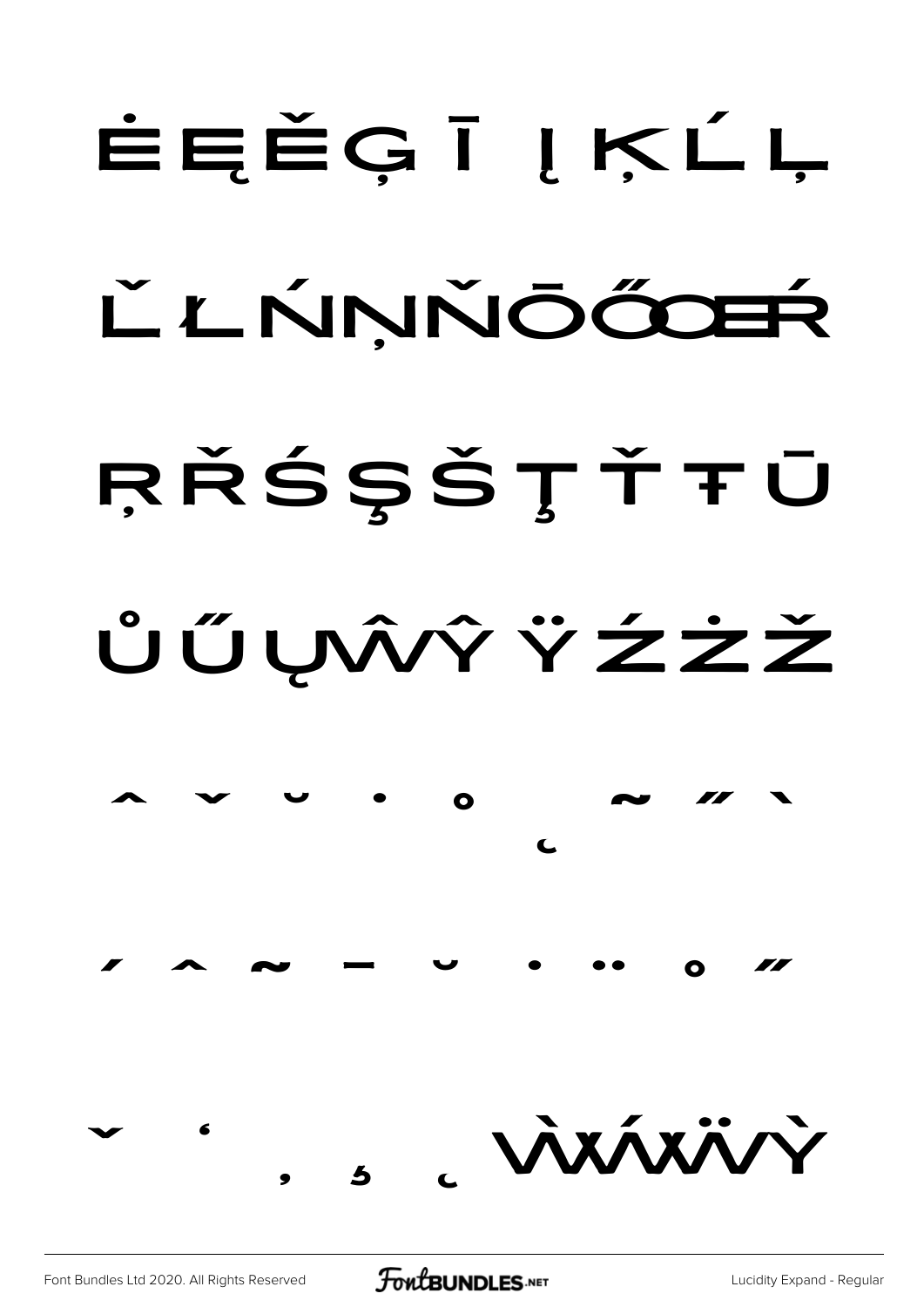#### $\blacksquare$  $\pmb{\mathbb{I}}$  $\blacksquare$  $\begin{array}{c} \rule{0pt}{2.5ex} \rule{0pt}{2.5ex} \rule{0pt}{2.5ex} \rule{0pt}{2.5ex} \rule{0pt}{2.5ex} \rule{0pt}{2.5ex} \rule{0pt}{2.5ex} \rule{0pt}{2.5ex} \rule{0pt}{2.5ex} \rule{0pt}{2.5ex} \rule{0pt}{2.5ex} \rule{0pt}{2.5ex} \rule{0pt}{2.5ex} \rule{0pt}{2.5ex} \rule{0pt}{2.5ex} \rule{0pt}{2.5ex} \rule{0pt}{2.5ex} \rule{0pt}{2.5ex} \rule{0pt}{2.5ex} \rule{0$  $\bullet$  $\bullet$

#### $\langle > / \in$

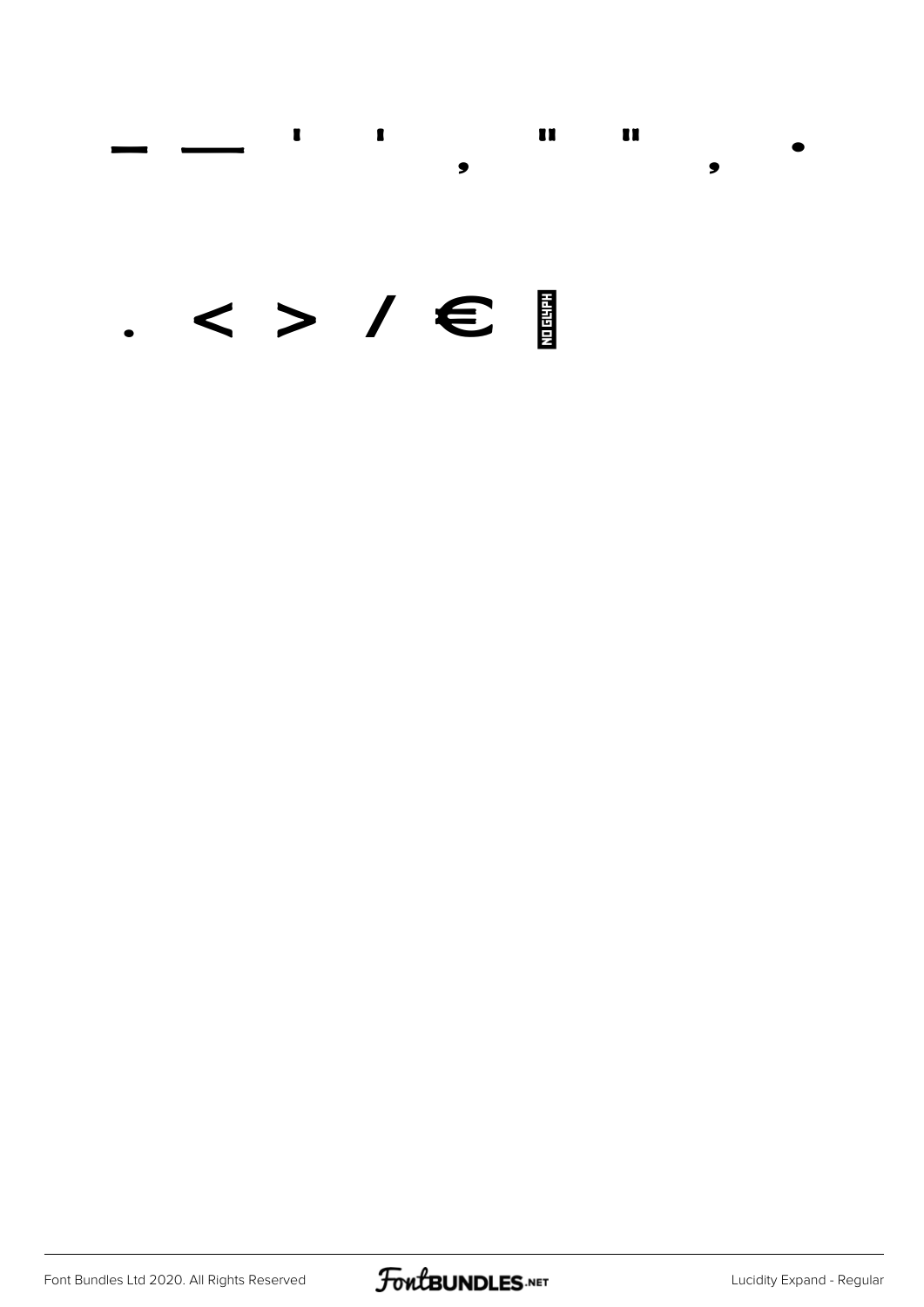#### Lucidity Extras02 - Regular

Uppercase Characters



Lowercase Characters



Numbers

Punctuation and Symbols



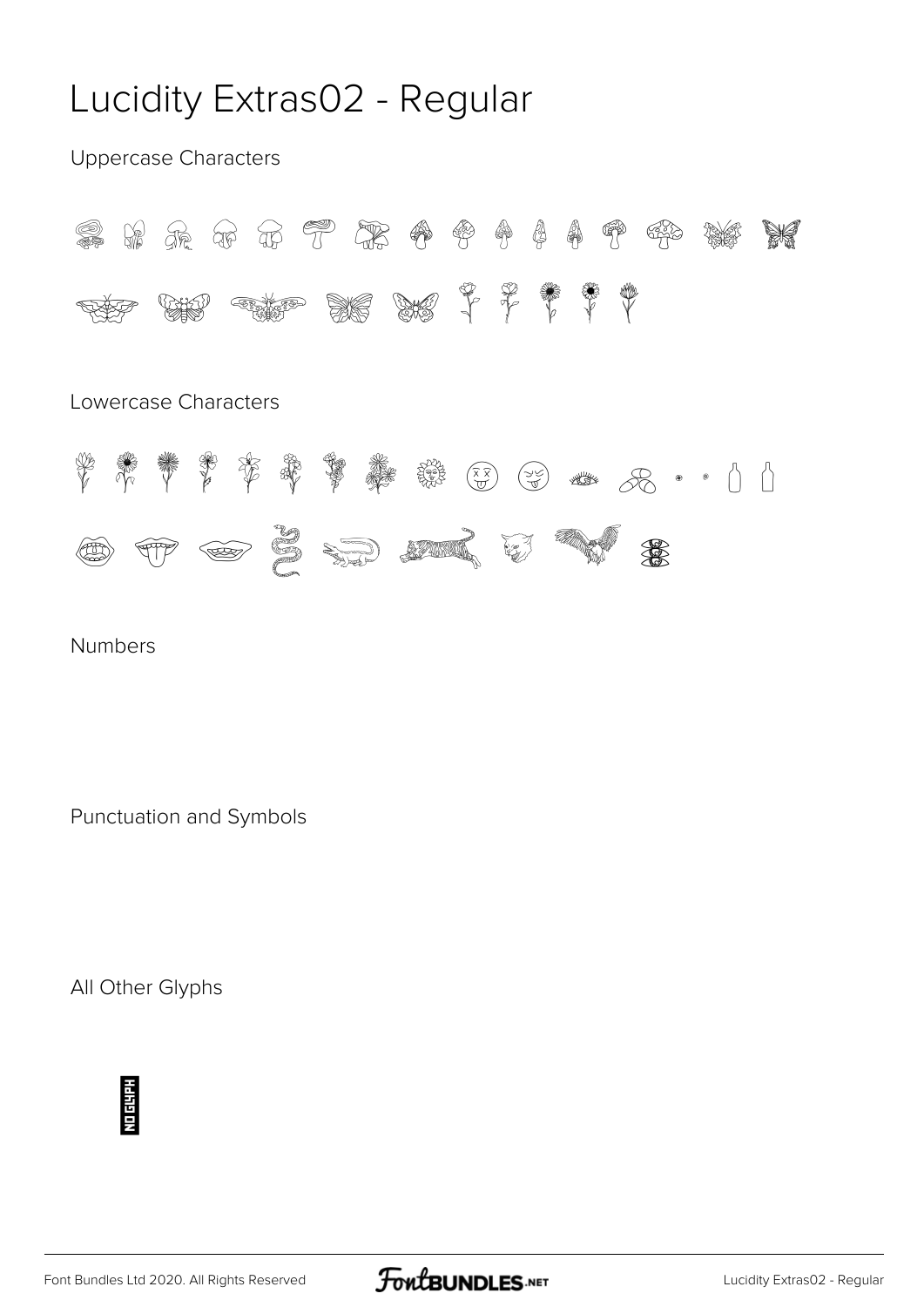Lucidity Condensed - Regular

**Uppercase Characters** 

## ABCDEFGHIJKLMNOPQRS **TUUWHYZ**

Lowercase Characters

## ABCDEFGHIJKLMNOPQRS **TUUWHYZ**

Numbers

### 0123456789

**Punctuation and Symbols** 

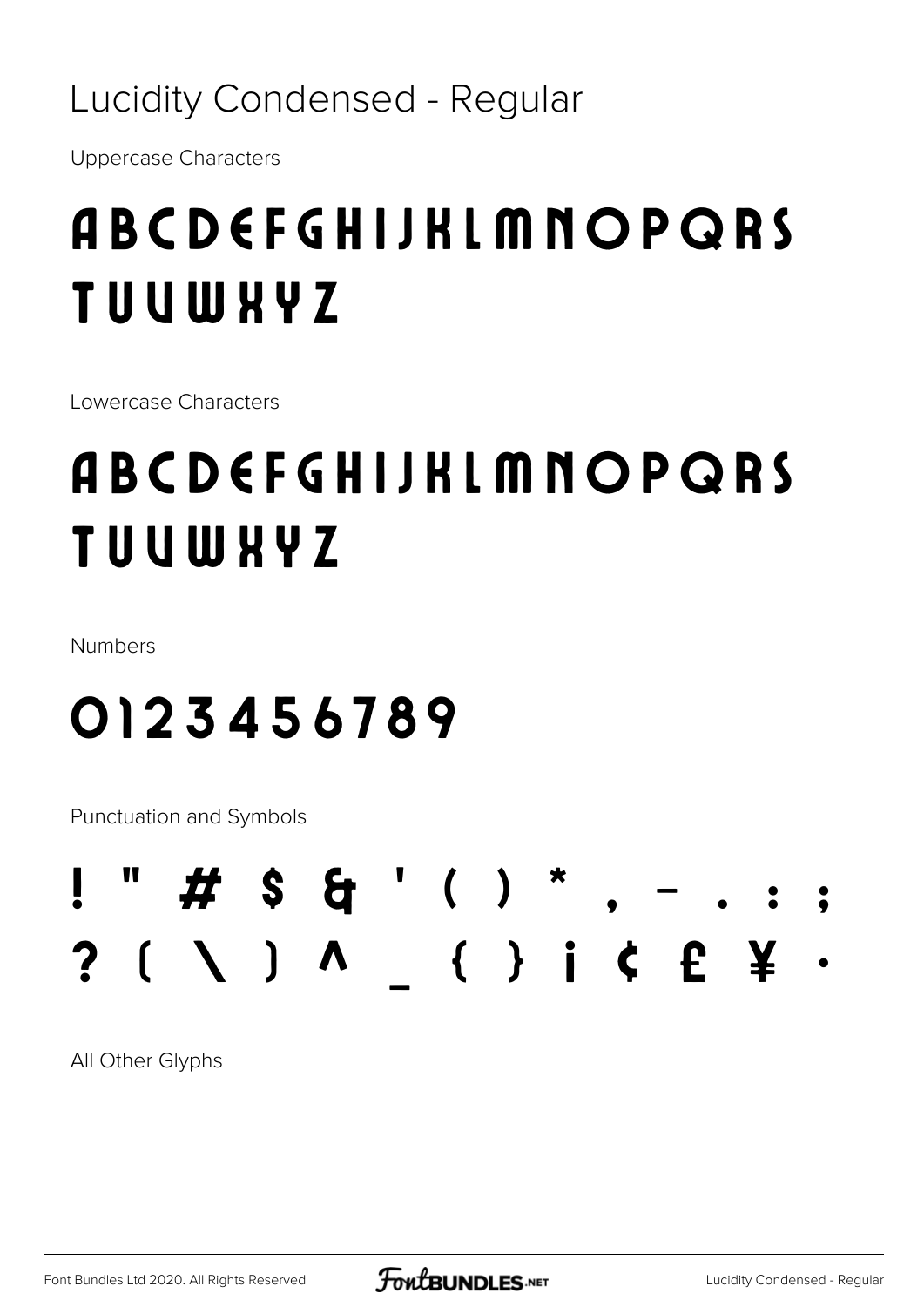|  |  | $\dot{A}$ $\dot{A}$ $\ddot{A}$ $\ddot{A}$ $\ddot{A}$ $\ddot{A}$ $\ddot{B}$ $\ddot{C}$ $\dot{C}$ |  |  |
|--|--|-------------------------------------------------------------------------------------------------|--|--|
|  |  | $\acute{\epsilon}$ $\acute{\epsilon}$ $\acute{\epsilon}$ i i i i $\acute{p}$ $\ddot{\tilde{n}}$ |  |  |
|  |  | ÒÓÔÕÖØÙÛ                                                                                        |  |  |
|  |  | Ü Ý Þ Ả Á Â Ã Ä Å                                                                               |  |  |
|  |  | ÆÇÈÉÊËÏÍÎ                                                                                       |  |  |
|  |  | Ï Đ Ñ Ò Ó Ô Õ Ö Ø                                                                               |  |  |
|  |  | Ù Ú Û Ü Ý Þ Ÿ Ā Ā                                                                               |  |  |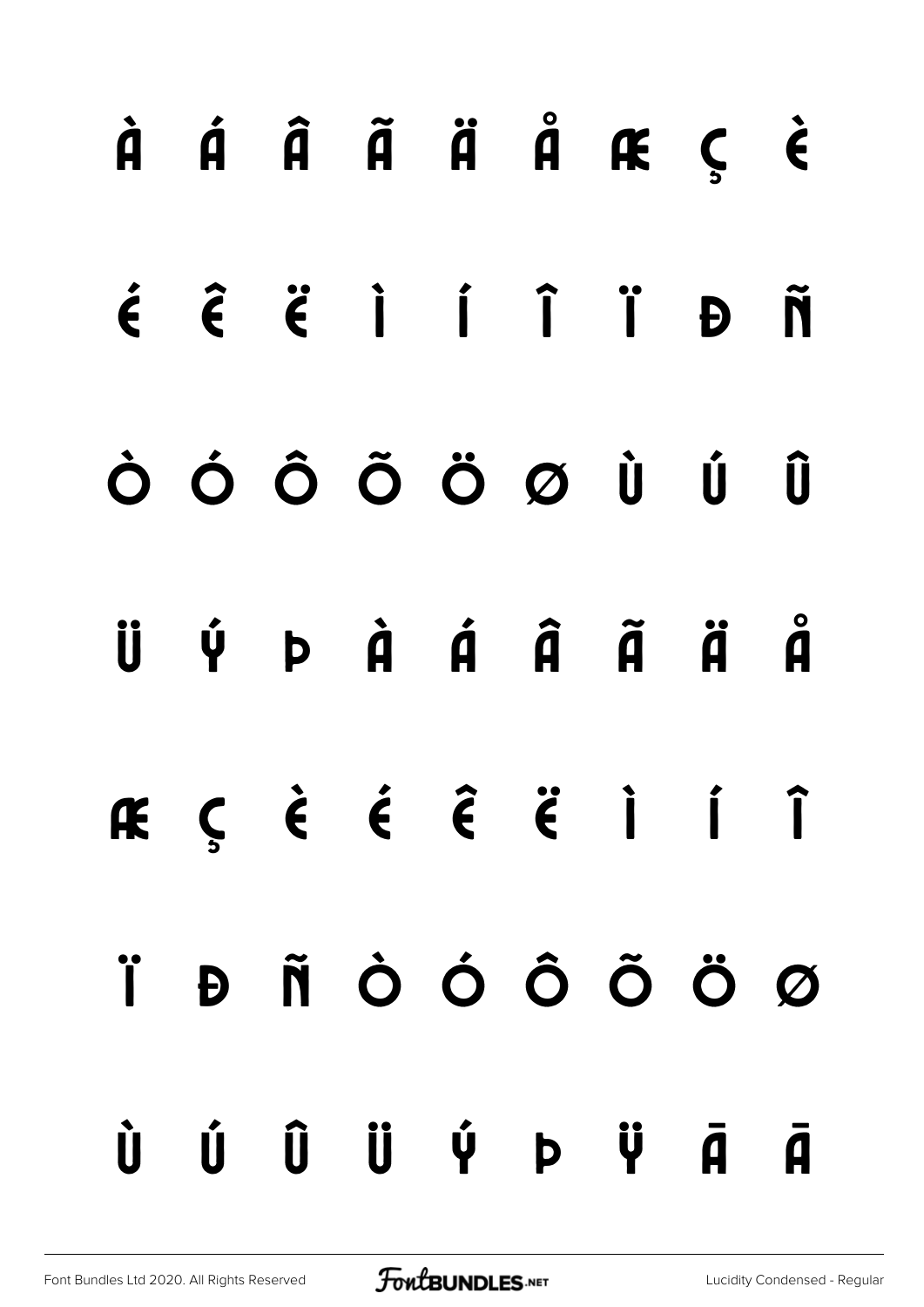|  | ĂĂĄĄĆ Ć Ċ Č                                                                                  |  |  |  |
|--|----------------------------------------------------------------------------------------------|--|--|--|
|  | $\check{C}$ $\check{D}$ $\check{D}$ $\theta$ $\check{D}$ $\check{C}$ $\check{C}$ $\check{C}$ |  |  |  |
|  |                                                                                              |  |  |  |
|  | $G \quad H \quad H \quad \bar{I} \quad I \quad I \quad \bar{I} \quad H$                      |  |  |  |
|  |                                                                                              |  |  |  |
|  | ń ń ņ ņ ň ň ŋ ŋ Ō                                                                            |  |  |  |
|  | Ō Ő Œ Œ Ŕ Ŕ Ŗ Ŗ Ř                                                                            |  |  |  |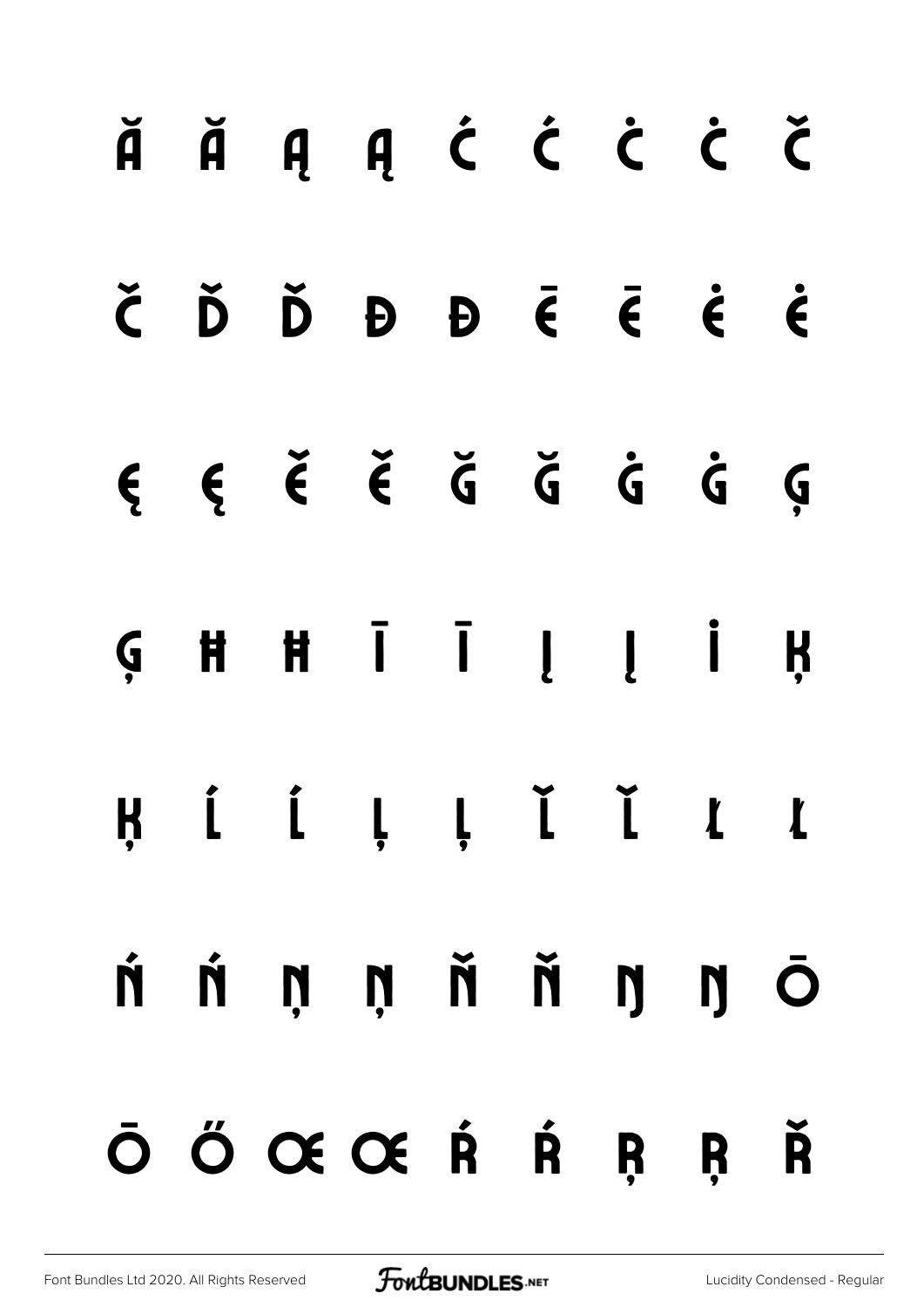|  |           | $\check{R}$ $\acute{S}$ $\acute{S}$ $\acute{S}$ $\acute{S}$ $\acute{S}$ $\acute{S}$ $\acute{S}$ |                       |                                                                                                                                                                                                                                      |                          |                         |
|--|-----------|-------------------------------------------------------------------------------------------------|-----------------------|--------------------------------------------------------------------------------------------------------------------------------------------------------------------------------------------------------------------------------------|--------------------------|-------------------------|
|  |           | Ť Ť Ŧ Ŧ Ū Ū Ů Ű Ű                                                                               |                       |                                                                                                                                                                                                                                      |                          |                         |
|  |           | Ű Ų Ų Ŵ Ŵ Ŷ Ŷ Ž                                                                                 |                       |                                                                                                                                                                                                                                      |                          |                         |
|  |           | Ź Ż Ż Ž Ž Ș Ț Ț                                                                                 |                       |                                                                                                                                                                                                                                      |                          |                         |
|  |           |                                                                                                 | $\blacktriangleright$ | <u>in the contract of the contract of the contract of the contract of the contract of the contract of the contract of the contract of the contract of the contract of the contract of the contract of the contract of the contra</u> | $\overline{\phantom{a}}$ |                         |
|  | $\bullet$ | $\bullet$                                                                                       | $\epsilon$            | Ù Ù Ú Ú                                                                                                                                                                                                                              |                          |                         |
|  | ÜÜ V Ý    |                                                                                                 |                       |                                                                                                                                                                                                                                      |                          | $\overline{\mathbf{z}}$ |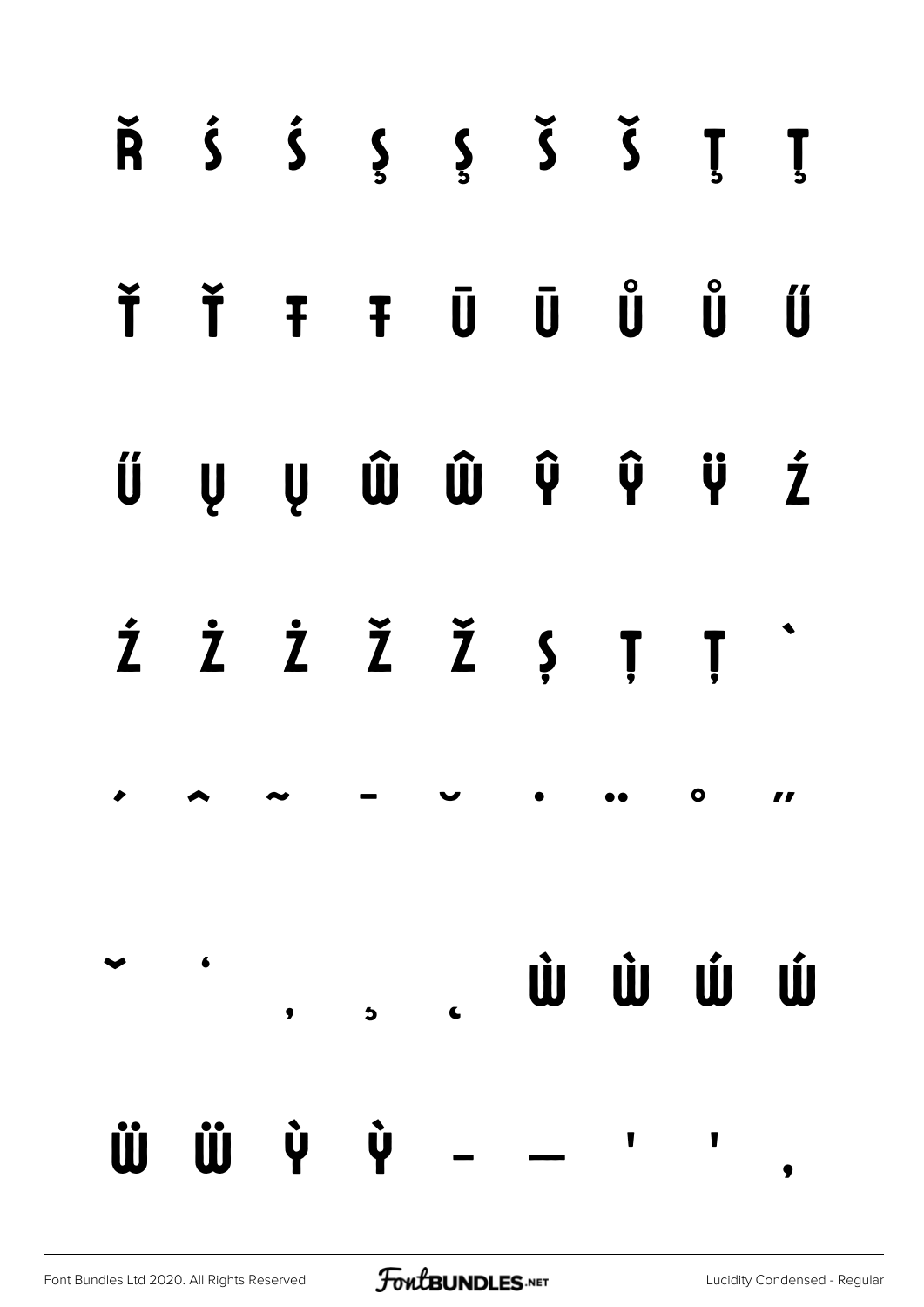#### $\cdot$  .  $\cdot$  TM A E 66 99  $\bullet$

#### M N R S V W Y H

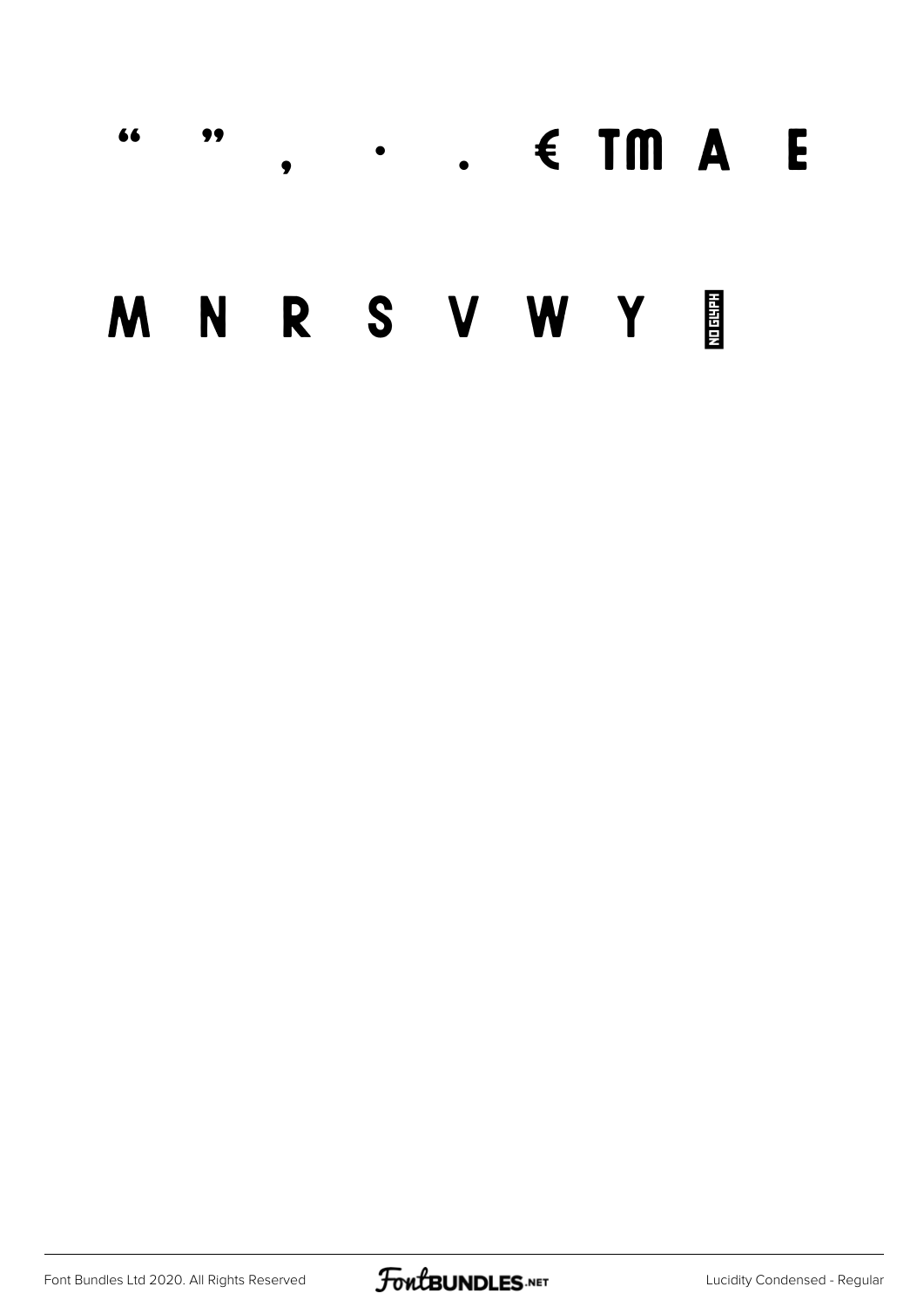#### Lucidity Psych Outline - Regular

**Uppercase Characters** 

RBCDEFG51JKGMHOPQRSTUVWX  $92$ 

Lowercase Characters

 $\partial\Omega$  b c d e f g h i j k l m n o p q r s t o v w  $\chi$  y  $\chi$ 

**Numbers** 

#### 0123456789

Punctuation and Symbols

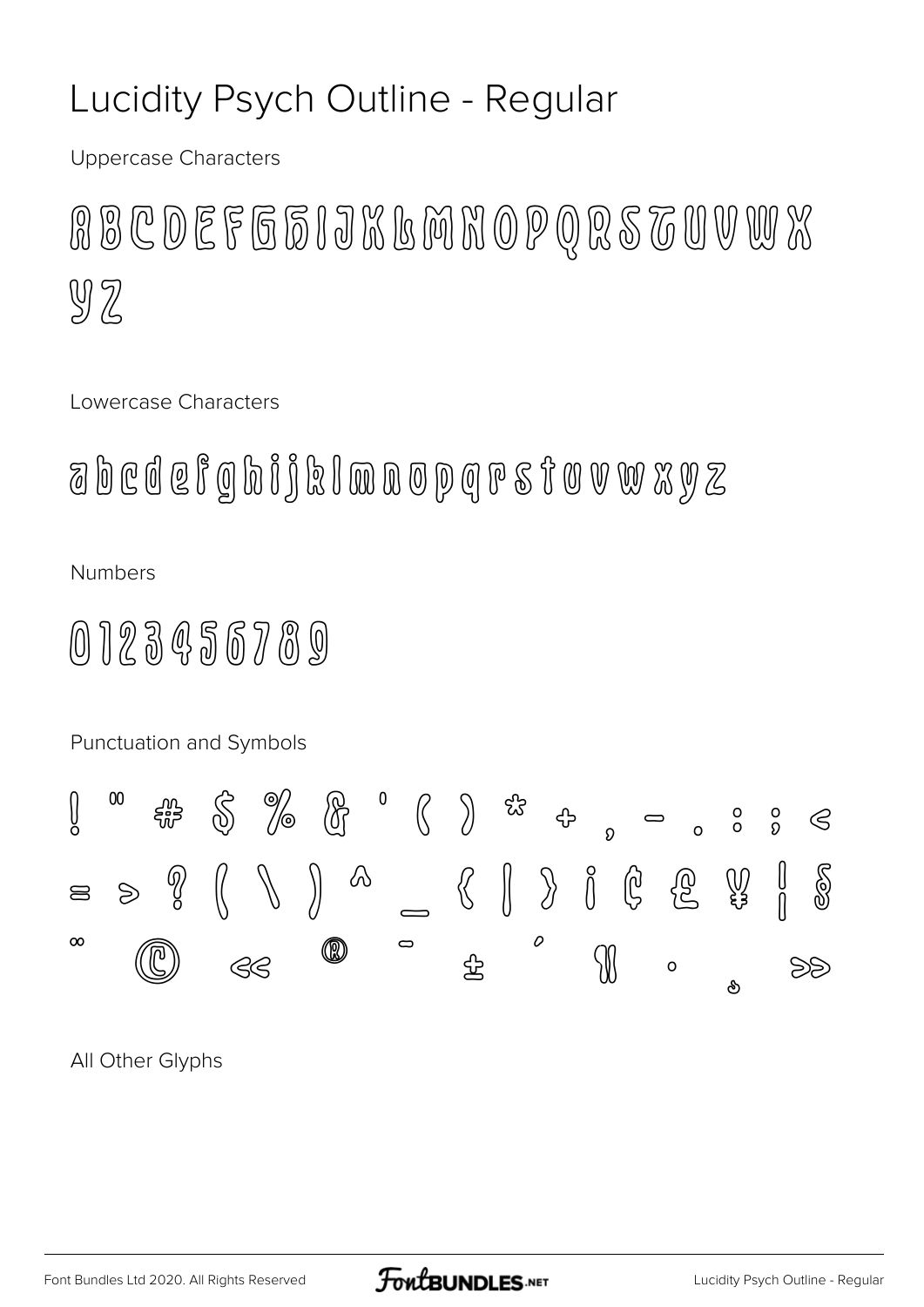| $\frac{\delta}{\delta}$ | $\begin{bmatrix} 0 \\ 0 \\ 0 \end{bmatrix}$          | $\begin{matrix} \widehat{\mathbb{C}} \\ \widehat{\mathbb{C}} \end{matrix} \end{matrix}$ | $\widetilde{\widehat{\mathbb{Q}}}$ |                                                                                              | $\overset{\circ}{\textbf{0}}$                   | $\begin{picture}(40,40) \put(0,0){\line(1,0){155}} \put(15,0){\line(1,0){155}} \put(15,0){\line(1,0){155}} \put(15,0){\line(1,0){155}} \put(15,0){\line(1,0){155}} \put(15,0){\line(1,0){155}} \put(15,0){\line(1,0){155}} \put(15,0){\line(1,0){155}} \put(15,0){\line(1,0){155}} \put(15,0){\line(1,0){155}} \put(15,0){\line(1,0){155}} \$ | $\mathbb{Q}$                                                                          | polo                                 |
|-------------------------|------------------------------------------------------|-----------------------------------------------------------------------------------------|------------------------------------|----------------------------------------------------------------------------------------------|-------------------------------------------------|-----------------------------------------------------------------------------------------------------------------------------------------------------------------------------------------------------------------------------------------------------------------------------------------------------------------------------------------------|---------------------------------------------------------------------------------------|--------------------------------------|
| polo                    | $\widehat{\mathbb{C}}$                               | <b>SOS</b>                                                                              |                                    | $\begin{matrix} \circ & \circ & \circ & \circ \\ \circ & \circ & \circ & \circ \end{matrix}$ |                                                 |                                                                                                                                                                                                                                                                                                                                               | $\bigcirc \hspace{-3.5mm} \bigcirc \hspace{-3.5mm} \bigcirc \hspace{-3.5mm} \bigcirc$ | Ñ                                    |
| $\bigodot^\circ$        | $\bigcirc$                                           | $\widehat{\widehat{\mathbb{O}}}$                                                        | $\widetilde{\mathbb{O}}$           | $\bigcirc$ $\otimes$                                                                         |                                                 | $\circledB$                                                                                                                                                                                                                                                                                                                                   | $\bigcirc^{\circ}$                                                                    |                                      |
| $\widehat{\mathbb{O}}$  | $\widetilde{\textbf{U}}$                             | $\bigcirc\hspace{-3.5mm}\bigcirc$                                                       | $\bigcirc$                         | ß                                                                                            | $\frac{\partial}{\partial \theta}$              | $\begin{matrix} 0 \\ 0 \end{matrix}$                                                                                                                                                                                                                                                                                                          | $\widehat{\mathbb{Z}}$                                                                | $\widetilde{\mathbb{Z}}$             |
| $\frac{8}{0}$           |                                                      | $\widetilde{\mathbb{C}}$                                                                | 60                                 | $\mathring{\mathbb{Q}}$                                                                      | $\overset{\circ}{\mathbb{Q}}$                   | $\widehat{\textcircled{\small{2}}}$                                                                                                                                                                                                                                                                                                           | $\widetilde{\mathbb{Q}}$                                                              | $\int\limits_{0}^{0}$                |
| $\int\limits_{0}^{2}$   | $\begin{matrix} \uparrow \\ \downarrow \end{matrix}$ | $\begin{matrix} 8 \\ 1 \end{matrix}$                                                    | $\widetilde{\widehat{\mathbb{D}}}$ | $\int\limits_{0}^{2}$                                                                        | $\overset{\circ}{\textcircled{\scriptsize{1}}}$ | $\widehat{\textbf{0}}$                                                                                                                                                                                                                                                                                                                        | $\widetilde{\textbf{0}}$                                                              | $\overline{\textcircled{\small{0}}}$ |
| த்                      | Ø                                                    | $\overset{\circ}{\mathbb{O}}$                                                           | ő                                  | $\widehat{\textbf{0}}$                                                                       | $\widetilde{\textbf{C}}$                        | $\hat{\mathbb{Y}}$                                                                                                                                                                                                                                                                                                                            | စြ                                                                                    | Ø                                    |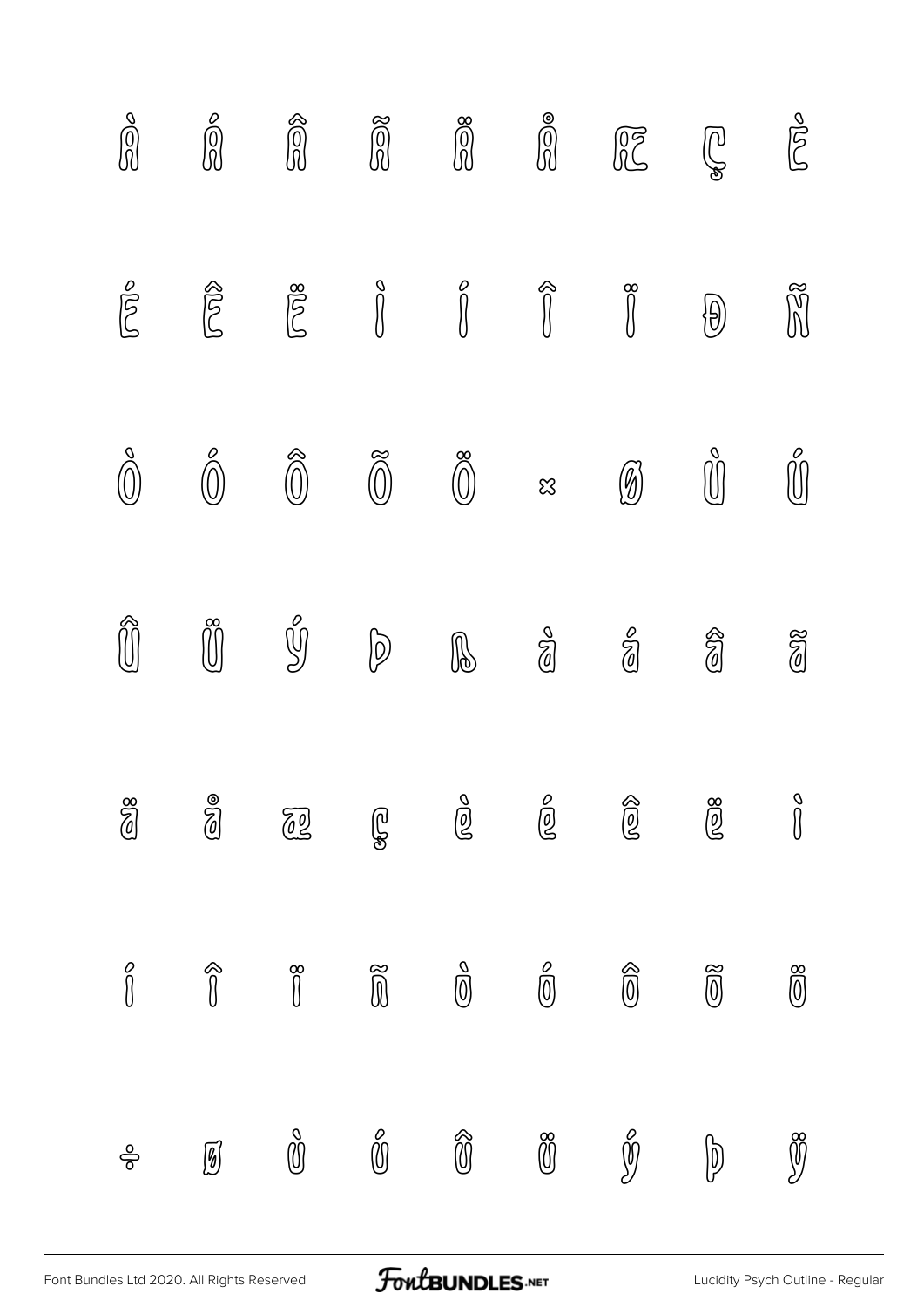| $\overline{a}$                                                                                                                          | $\overline{\mathbb{Z}}$                             | 200                                         | SIG                                                          |                 | $\partial_{\mathcal{C}}$                                                                                                                                                                                                                                                                                                                                                                                                                                                                                                            | $\bigoplus^{\!\!\!\!o}$                                                                                                        | $\overset{\circ}{\mathbb{C}}$               | Ca                                                                                                                                                                                                                                                                                                                                                                                                                               |
|-----------------------------------------------------------------------------------------------------------------------------------------|-----------------------------------------------------|---------------------------------------------|--------------------------------------------------------------|-----------------|-------------------------------------------------------------------------------------------------------------------------------------------------------------------------------------------------------------------------------------------------------------------------------------------------------------------------------------------------------------------------------------------------------------------------------------------------------------------------------------------------------------------------------------|--------------------------------------------------------------------------------------------------------------------------------|---------------------------------------------|----------------------------------------------------------------------------------------------------------------------------------------------------------------------------------------------------------------------------------------------------------------------------------------------------------------------------------------------------------------------------------------------------------------------------------|
| $\mathbb{C}$                                                                                                                            | Ŏ                                                   | $\sum_{i=1}^{n}$                            | $\bigcirc \hspace{-3.5mm} \bigcirc \hspace{-3.5mm} \bigcirc$ | $\widehat{[0]}$ | $\overline{\mathbb{C}}$                                                                                                                                                                                                                                                                                                                                                                                                                                                                                                             | $\tilde{\mathbb{Q}}$                                                                                                           | <b>POO</b>                                  | ஜீ                                                                                                                                                                                                                                                                                                                                                                                                                               |
| FOR                                                                                                                                     | ම්                                                  | Done                                        | $\frac{1}{2}$                                                | $\mathbb{G}$    |                                                                                                                                                                                                                                                                                                                                                                                                                                                                                                                                     | $\sqrt{2}$                                                                                                                     | $\int\!\!\!\!\!\!\int$                      |                                                                                                                                                                                                                                                                                                                                                                                                                                  |
| $\boldsymbol{\theta}$                                                                                                                   |                                                     | $\int\limits_0^{\infty}$                    | $\begin{bmatrix} 0 \\ 0 \\ 0 \end{bmatrix}$                  | $\mathbb{R}$    | $\begin{matrix} \mathbb{C} \setminus \mathbb{C} \setminus \mathbb{C} \setminus \mathbb{C} \setminus \mathbb{C} \setminus \mathbb{C} \setminus \mathbb{C} \setminus \mathbb{C} \setminus \mathbb{C} \setminus \mathbb{C} \setminus \mathbb{C} \setminus \mathbb{C} \setminus \mathbb{C} \setminus \mathbb{C} \setminus \mathbb{C} \setminus \mathbb{C} \setminus \mathbb{C} \setminus \mathbb{C} \setminus \mathbb{C} \setminus \mathbb{C} \setminus \mathbb{C} \setminus \mathbb{C} \setminus \mathbb{C} \setminus \mathbb{C} \set$ | $\begin{matrix} \mathcal{S} & \mathcal{S} & \mathcal{S} \\ \mathcal{S} & \mathcal{S} & \mathcal{S} & \mathcal{S} \end{matrix}$ | U                                           | $\begin{matrix} \textbf{1} & \textbf{1} & \textbf{1} & \textbf{1} & \textbf{1} & \textbf{1} & \textbf{1} & \textbf{1} & \textbf{1} & \textbf{1} & \textbf{1} & \textbf{1} & \textbf{1} & \textbf{1} & \textbf{1} & \textbf{1} & \textbf{1} & \textbf{1} & \textbf{1} & \textbf{1} & \textbf{1} & \textbf{1} & \textbf{1} & \textbf{1} & \textbf{1} & \textbf{1} & \textbf{1} & \textbf{1} & \textbf{1} & \textbf{1} & \textbf{1$ |
| $\bigcirc \hspace{-3.5mm} \bigcirc \hspace{-3.5mm} \bigcirc \hspace{-3.5mm} \bigcirc \hspace{-3.5mm} \bigcirc \hspace{-3.5mm} \bigcirc$ | $\bigcirc \hspace{-3.5mm} \bigcirc \hspace{-3.5mm}$ |                                             |                                                              |                 | $\vec{\textcircled{\small{0}}}$                                                                                                                                                                                                                                                                                                                                                                                                                                                                                                     | $\overline{\textbf{0}}$                                                                                                        | $\begin{pmatrix} 0 \\ 0 \\ 0 \end{pmatrix}$ | $\begin{matrix} 0 \\ 0 \end{matrix}$                                                                                                                                                                                                                                                                                                                                                                                             |
| $\widetilde{\mathbb{C}}$                                                                                                                | $\overline{\mathbb{Q}}$                             | $\begin{bmatrix} 0 \\ 0 \\ 0 \end{bmatrix}$ | $\int\limits_0^\infty$                                       |                 |                                                                                                                                                                                                                                                                                                                                                                                                                                                                                                                                     | $\frac{1}{2}$                                                                                                                  | $\mathcal{S}$                               | $\frac{1}{\sqrt{2}}$                                                                                                                                                                                                                                                                                                                                                                                                             |
| SOP                                                                                                                                     | R                                                   | SUS                                         | $\frac{1}{\sqrt{2}}$                                         | $\mathbb{Z}$    | $\mathscr{E}$                                                                                                                                                                                                                                                                                                                                                                                                                                                                                                                       | $\mathbb{Z}$                                                                                                                   | <b>School</b>                               | $\widetilde{\mathbb{G}}$                                                                                                                                                                                                                                                                                                                                                                                                         |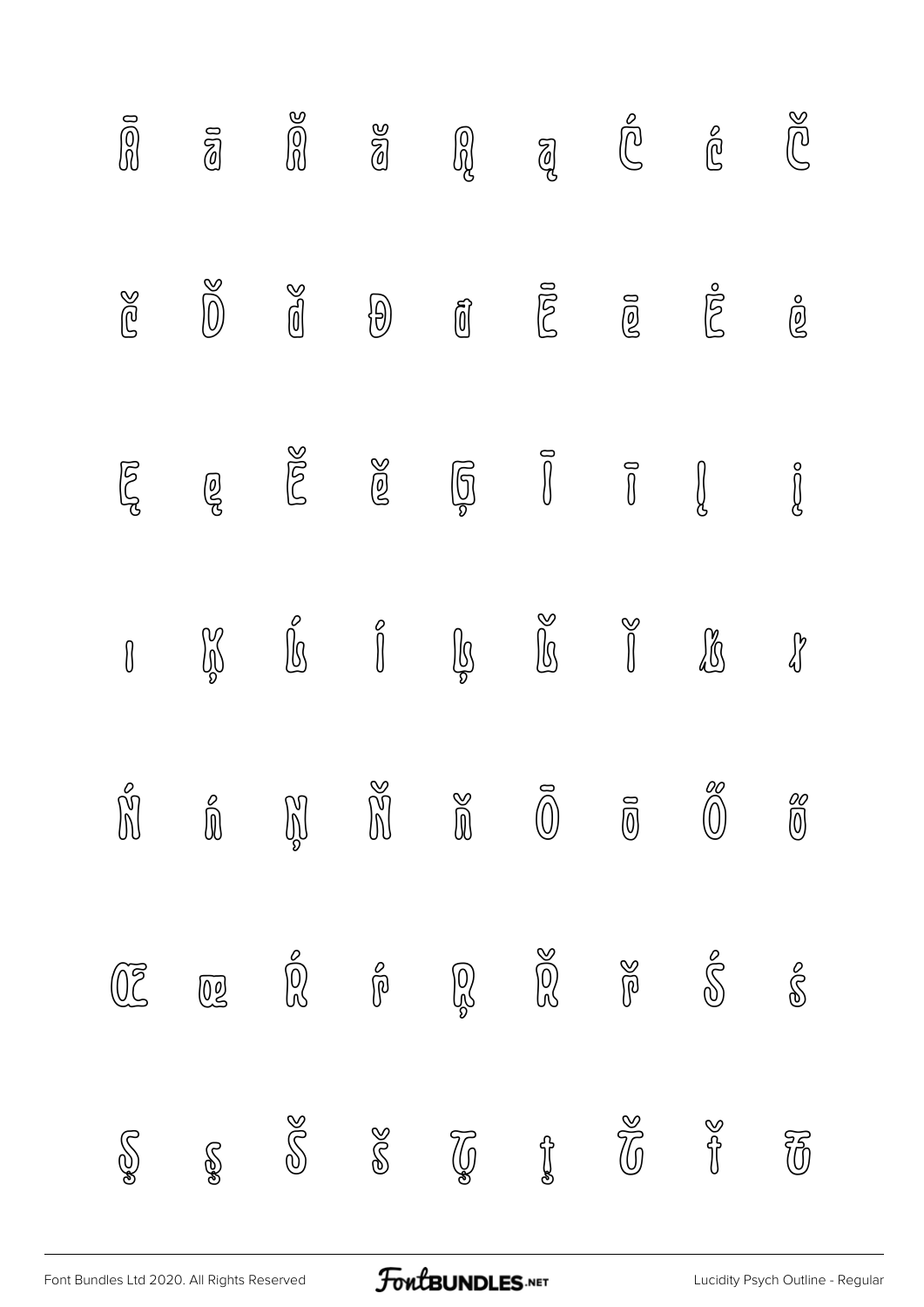

FoutBUNDLES.NET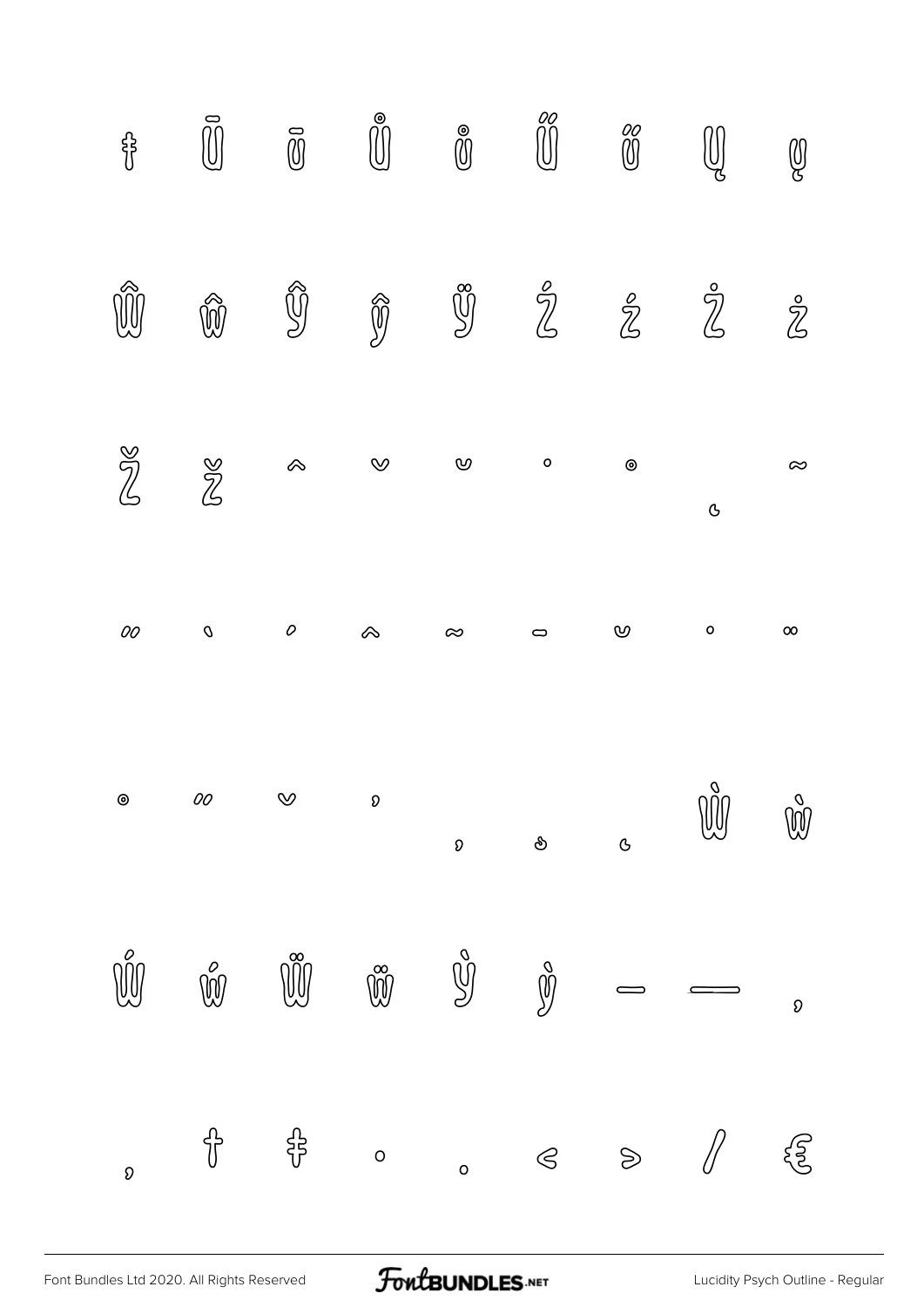| T | $\Box$ |                         |  | $\sharp$ $\leq$ $\geq$ $\circledcirc_{\!\!3}^{\!\!3}$ $\circledcirc_{\!\!1}^{\!\!3}$ if if |  |  |
|---|--------|-------------------------|--|--------------------------------------------------------------------------------------------|--|--|
|   |        | si ii ii <mark>E</mark> |  |                                                                                            |  |  |

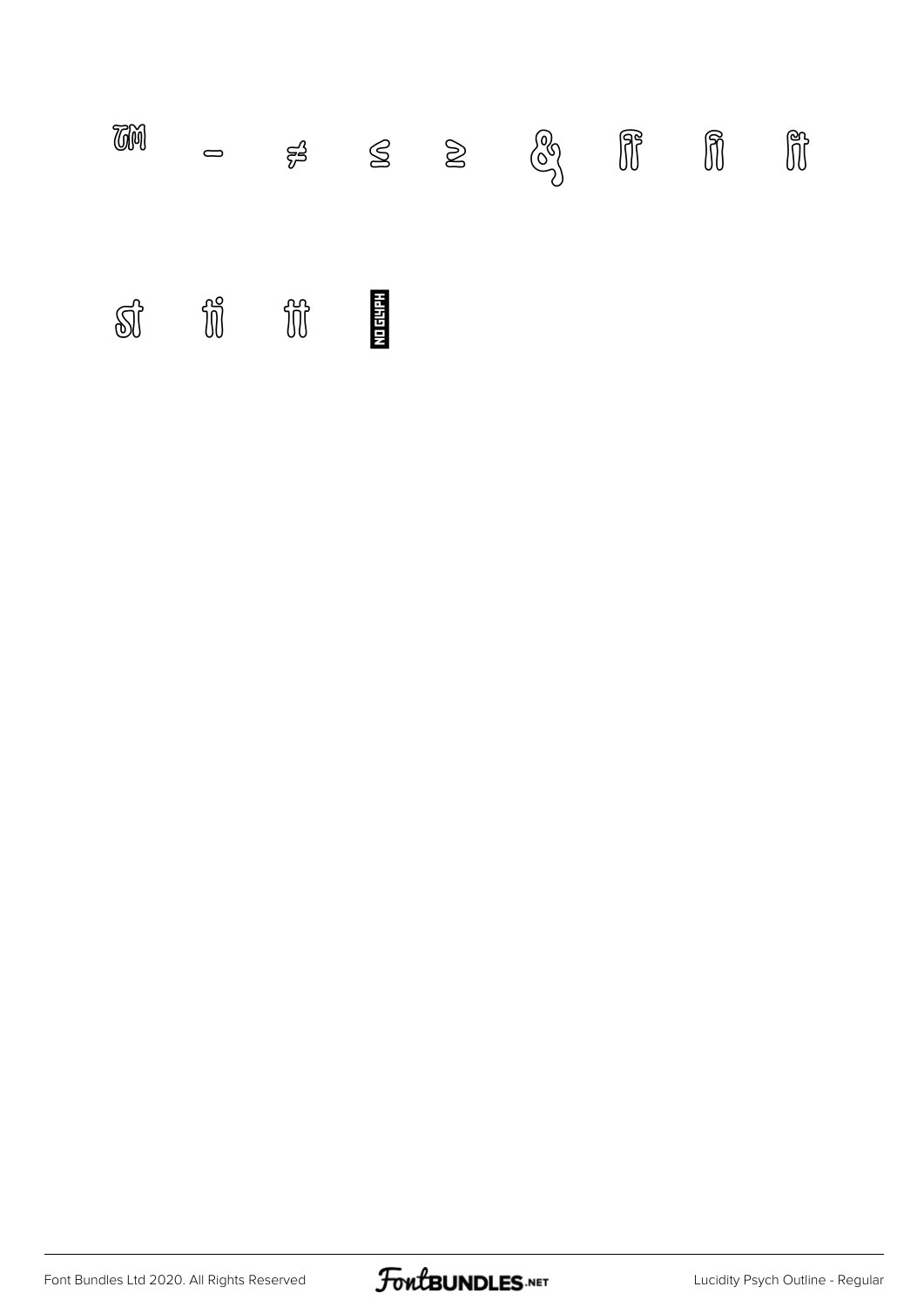#### Lucidity Extras01 - Regular

Uppercase Characters



#### Lowercase Characters





Numbers

Punctuation and Symbols